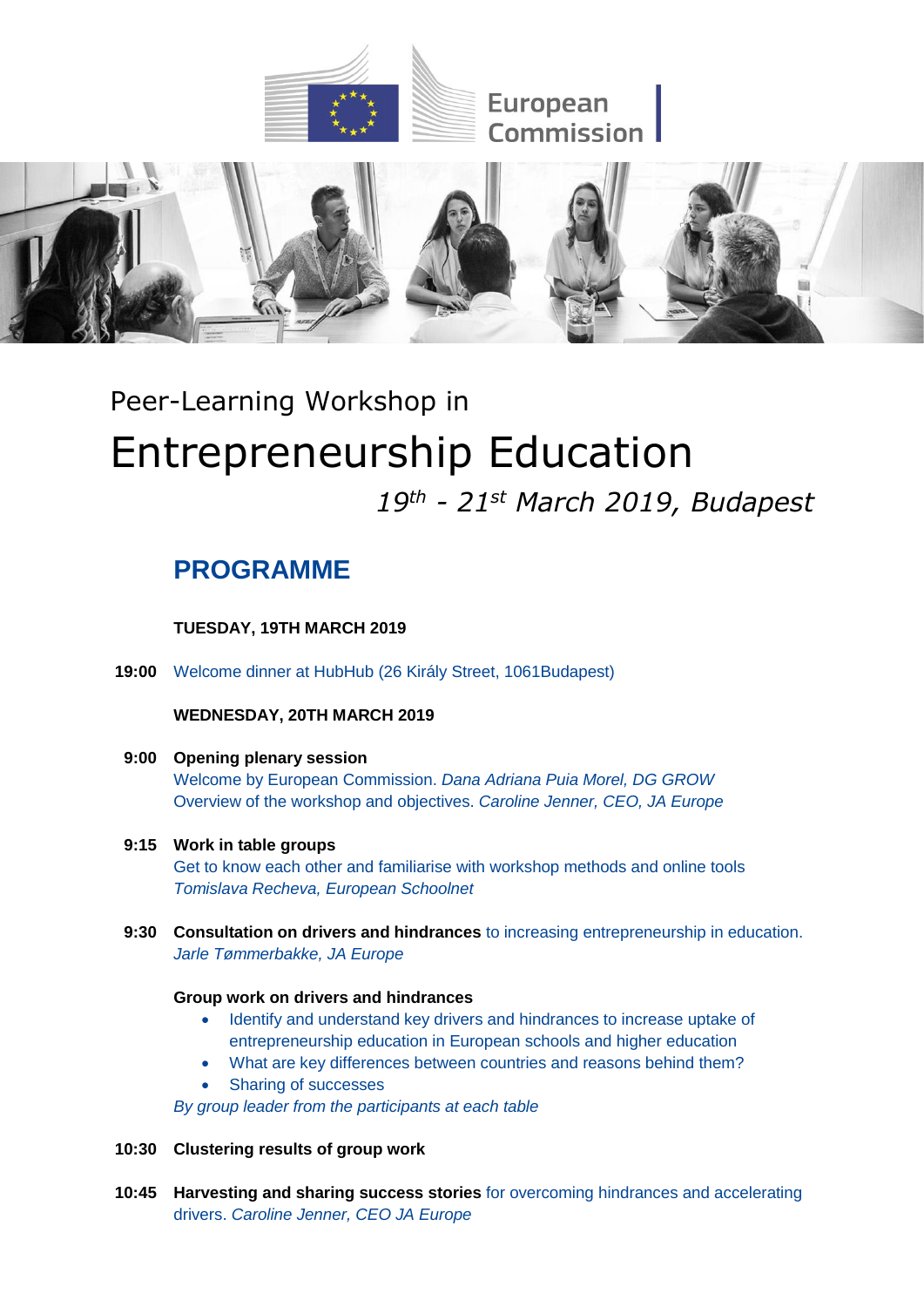

## **11:25** Coffee Break

#### **11.45 Breakout sessions – Good practice session 1**

#### **1. EntreComp in Action**

- EntreComp presentation, Margherita Bacigalupo, Joint Research Centre, European Commission
- Case studies of EntreComp implementation: An assessment tool for the Flemish education system modelled against the EntreComp framework (tbc)

*Lead facilitators: Minna Melleri, JA Europe and Tobias Bürger, BUW*

#### **2. National strategies**

Approaches to develop an entrepreneurship education strategy in countries – and what can others learn from them?

- Turkey, *Mustafa Hilmi Çolakoğlu, Ministry of National Education*
- Nordic model, *Christian Vintergaard, Danish Foundation for Entrepreneurship*

*Lead facilitators: Caroline Jenner, JA Europe and Juraj Hostak, EY*

#### **3. Research on impact of entrepreneurship education**

Results and latest developments of two major research projects in entrepreneurship education. What drives growth and impact?

- ICEE, *Jarle Tømmerbakke, JA Europe*
- Youthstart, *Johannes Lindner, Austria*

*Lead facilitators: Christine Volkmann, BUW and and Zuzana Nehajova, EY* **Lunch** 

#### **13.15**

- **14:15 Good Practice session 2** (Same as session 1 but participants change to different room)
- **15.30** Coffee Break
- **15:45 Group discussion in plenary session – National groups**  Identify key points of growth in entrepreneurship education for each country. *Led by JA Europe*
- **16:30 Collective harvesting in Plenary** *Led by JA Europe*
- **17:00 Mentimeter** *Led by Tomislava Recheva, European Schoolnet*
- **17:30** End of Day 1. Guided walk through Budapest (optional)
- **19:30** Dinner at K+K Hotel Opera (Révay utca 24, 1065 Budapest)